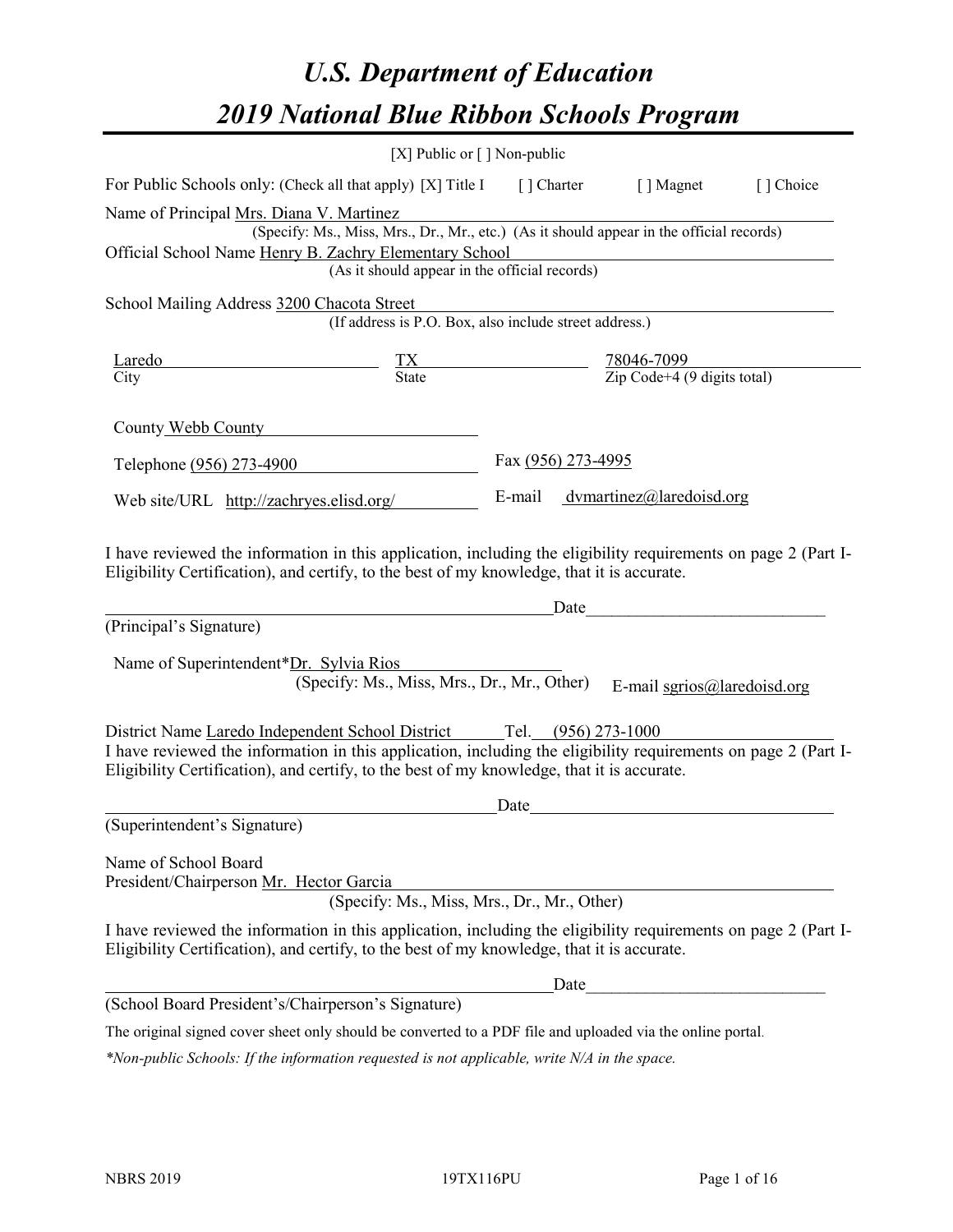The signatures on the first page of this application (cover page) certify that each of the statements below, concerning the school's eligibility and compliance with U.S. Department of Education and National Blue Ribbon Schools requirements, are true and correct.

1. All nominated public schools must meet the state's performance targets in reading (or English language arts) and mathematics and other academic indicators (i.e., attendance rate and graduation rate), for the all students group, including having participation rates of at least 95 percent using the most recent accountability results available for nomination.

2. To meet final eligibility, all nominated public schools must be certified by states prior to September 2019 in order to meet all eligibility requirements. Any status appeals must be resolved at least two weeks before the awards ceremony for the school to receive the award.

3. The school configuration includes one or more of grades K-12. Schools on the same campus with one principal, even a K-12 school, must apply as an entire school.

4. The school has been in existence for five full years, that is, from at least September 2013 and each tested grade must have been part of the school for the past three years.

5. The nominated school has not received the National Blue Ribbon Schools award in the past five years: 2014, 2015, 2016, 2017, or 2018.

6. The nominated school has no history of testing irregularities, nor have charges of irregularities been brought against the school at the time of nomination. If irregularities are later discovered and proven by the state, the U.S. Department of Education reserves the right to disqualify a school's application and/or rescind a school's award.

7. The nominated school has not been identified by the state as "persistently dangerous" within the last two years.

8. The nominated school or district is not refusing Office of Civil Rights (OCR) access to information necessary to investigate a civil rights complaint or to conduct a district-wide compliance review.

9. The OCR has not issued a violation letter of findings to the school district concluding that the nominated school or the district as a whole has violated one or more of the civil rights statutes. A violation letter of findings will not be considered outstanding if OCR has accepted a corrective action plan from the district to remedy the violation.

10. The U.S. Department of Justice does not have a pending suit alleging that the nominated school or the school district, as a whole, has violated one or more of the civil rights statutes or the Constitution's equal protection clause.

11. There are no findings of violations of the Individuals with Disabilities Education Act in a U.S. Department of Education monitoring report that apply to the school or school district in question; or if there are such findings, the state or district has corrected, or agreed to correct, the findings.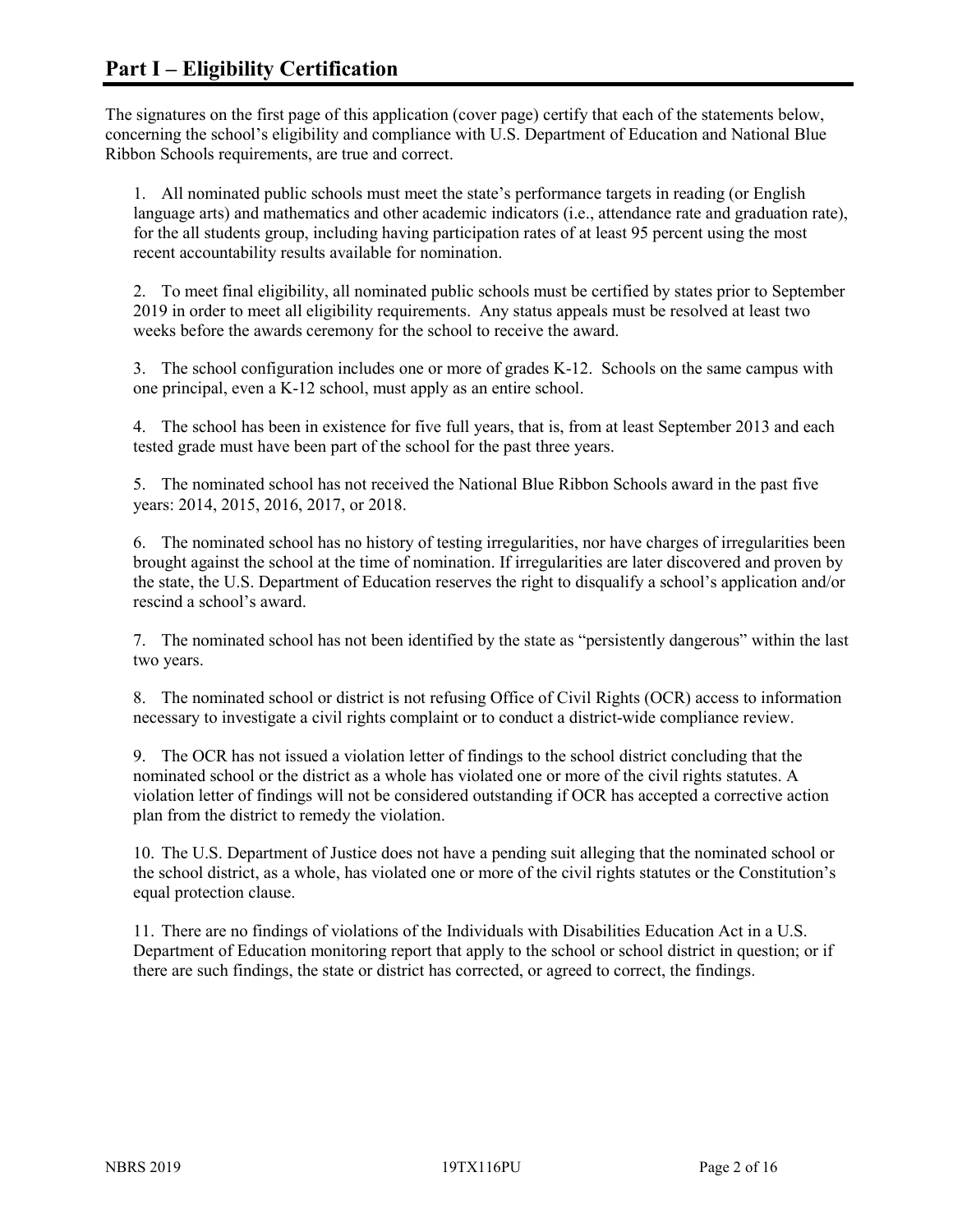#### **Data should be provided for the most recent school year (2018-2019) unless otherwise stated.**

#### **DISTRICT**

1. Number of schools in the district  $20$  Elementary schools (includes K-8) (per district designation): 4 Middle/Junior high schools 4 High schools 0 K-12 schools

28 TOTAL

**SCHOOL** (To be completed by all schools)

2. Category that best describes the area where the school is located:

[X] Urban or large central city [ ] Suburban [] Rural or small city/town

3. Number of students as of October 1, 2018 enrolled at each grade level or its equivalent in applying school:

| Grade           | # of         | # of Females   | <b>Grade Total</b> |
|-----------------|--------------|----------------|--------------------|
|                 | <b>Males</b> |                |                    |
| <b>PreK</b>     | 54           | 65             | 119                |
| K               | 47           | 43             | 90                 |
| 1               | 53           | 46             | 99                 |
| 2               | 38           | 51             | 89                 |
| 3               | 39           | 43             | 82                 |
| 4               | 43           | 42             | 85                 |
| 5               | 37           | 28             | 65                 |
| 6               | $\theta$     | $\theta$       | 0                  |
| 7               | 0            | $\theta$       | 0                  |
| 8               | 0            | $\overline{0}$ | 0                  |
| 9               | 0            | $\theta$       | 0                  |
| 10              | 0            | $\theta$       | 0                  |
| 11              | 0            | $\theta$       | 0                  |
| 12 or higher    | 0            | $\theta$       | 0                  |
| <b>Total</b>    | 311          | 318            | 629                |
| <b>Students</b> |              |                |                    |

\*Schools that house PreK programs should count preschool students **only** if the school administration is responsible for the program.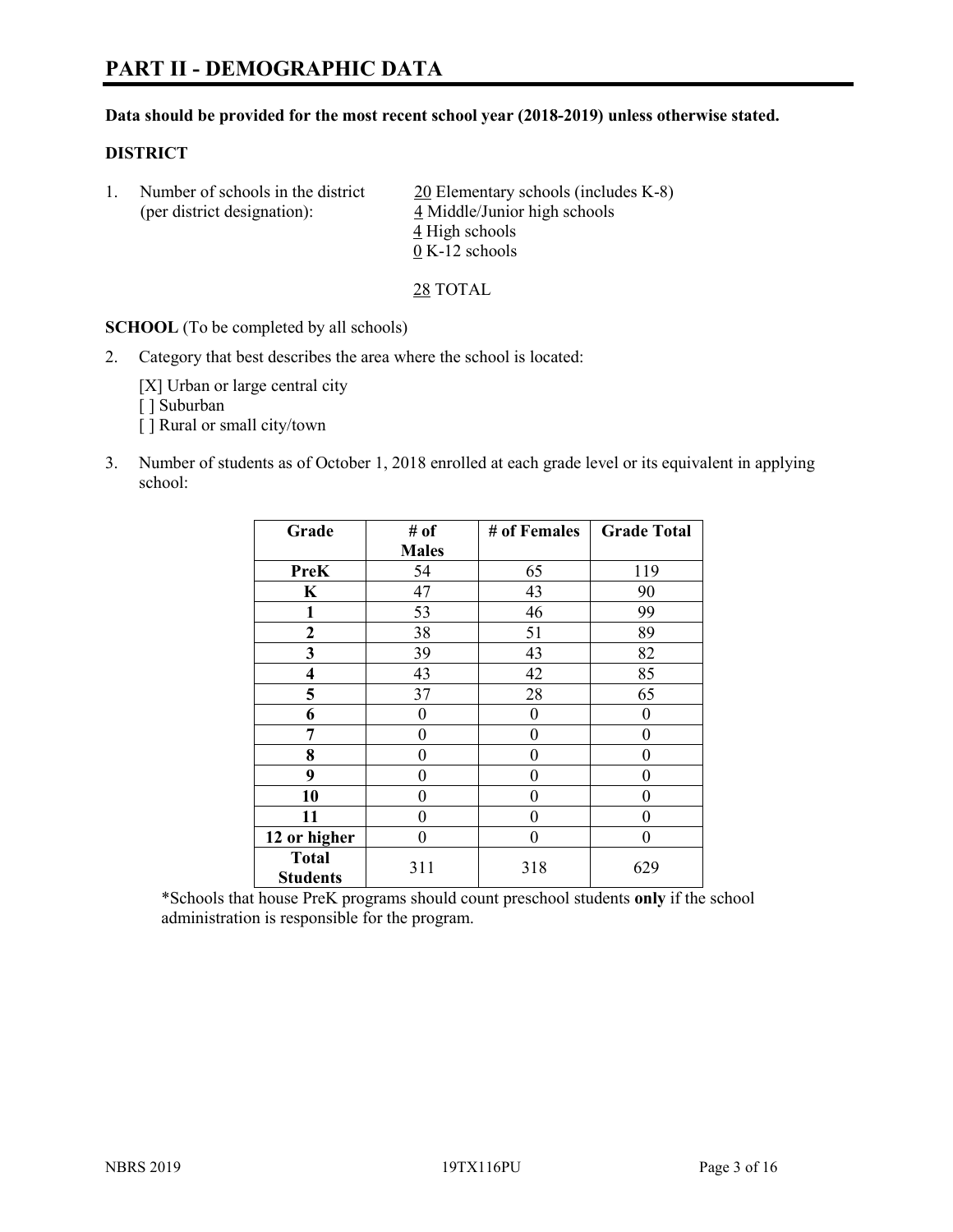- 4. Racial/ethnic composition of  $0\%$  American Indian or Alaska Native the school (if unknown, estimate): 0 % Asian 0 % Black or African American 100 % Hispanic or Latino  $\overline{0\%}$  Native Hawaiian or Other Pacific Islander 0 % White 0 % Two or more races
	- **100 % Total**

(Only these seven standard categories should be used to report the racial/ethnic composition of your school. The Final Guidance on Maintaining, Collecting, and Reporting Racial and Ethnic Data to the U.S. Department of Education published in the October 19, 2007 *Federal Register* provides definitions for each of the seven categories.)

5. Student turnover, or mobility rate, during the 2017 – 2018 school year: 5%

If the mobility rate is above 15%, please explain.

This rate should be calculated using the grid below. The answer to (6) is the mobility rate.

| <b>Steps For Determining Mobility Rate</b>    | Answer |
|-----------------------------------------------|--------|
| (1) Number of students who transferred to     |        |
| the school after October 1, 2017 until the    | 15     |
| end of the 2017-2018 school year              |        |
| (2) Number of students who transferred        |        |
| from the school after October 1, 2017 until   | 15     |
| the end of the 2017-2018 school year          |        |
| (3) Total of all transferred students [sum of | 30     |
| rows $(1)$ and $(2)$ ]                        |        |
| (4) Total number of students in the school as | 637    |
| of October 1, 2017                            |        |
| $(5)$ Total transferred students in row $(3)$ | 0.05   |
| divided by total students in row (4)          |        |
| $(6)$ Amount in row $(5)$ multiplied by 100   | 5      |

6. English Language Learners (ELL) in the school:  $64\%$ 

403 Total number ELL

Specify each non-English language represented in the school (separate languages by commas): **Spanish** 

7. Students eligible for free/reduced-priced meals: 100 % Total number students who qualify: 629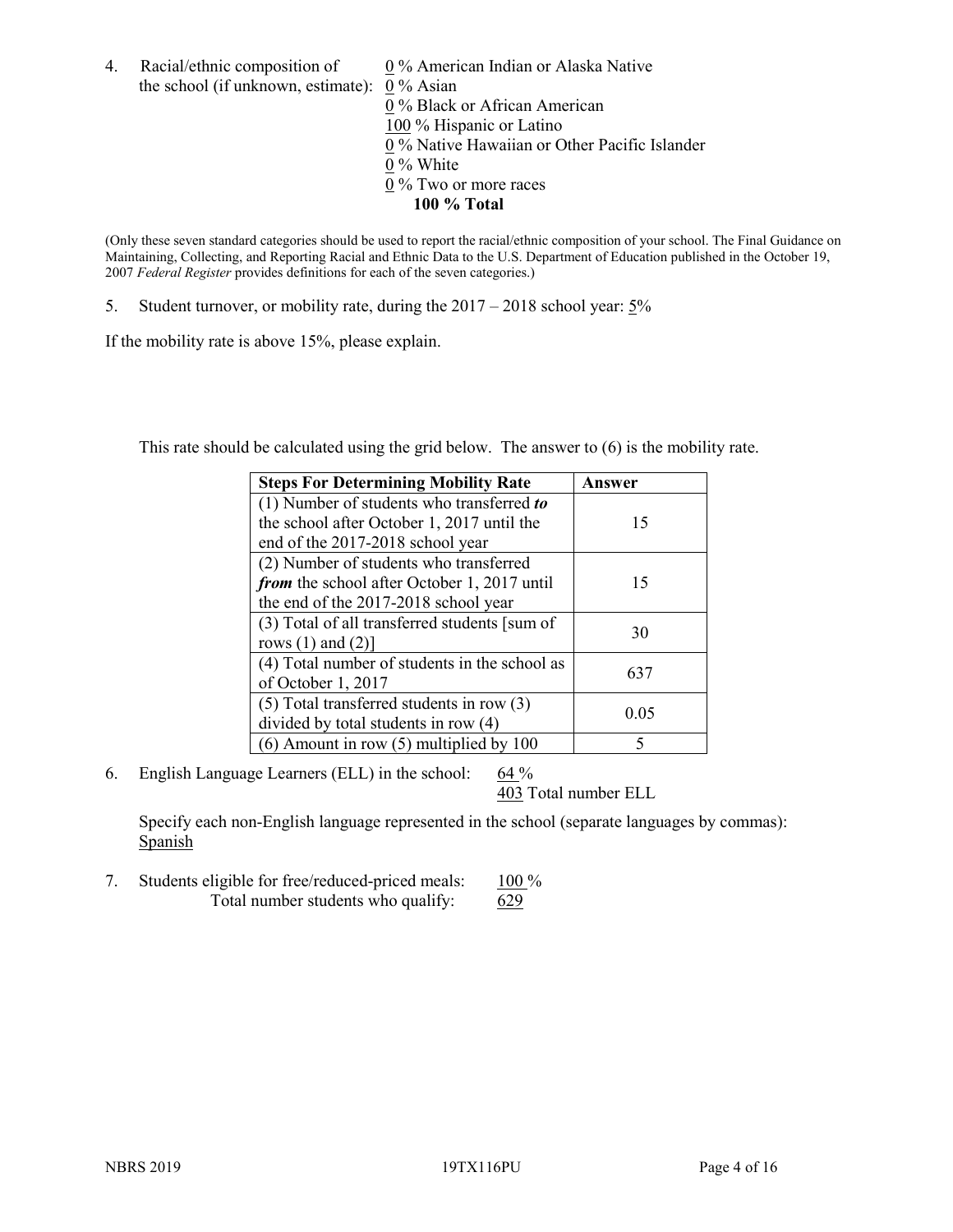55 Total number of students served

Indicate below the number of students with disabilities according to conditions designated in the Individuals with Disabilities Education Act. Do not add additional conditions. It is possible that students may be classified in more than one condition.

| 11 Autism                          | 0 Multiple Disabilities                 |
|------------------------------------|-----------------------------------------|
| 0 Deafness                         | 0 Orthopedic Impairment                 |
| 0 Deaf-Blindness                   | 18 Other Health Impaired                |
| 0 Developmental Delay              | 14 Specific Learning Disability         |
| 1 Emotional Disturbance            | 8 Speech or Language Impairment         |
| $\underline{0}$ Hearing Impairment | 0 Traumatic Brain Injury                |
| 3 Intellectual Disability          | 0 Visual Impairment Including Blindness |

- 9. Number of years the principal has been in her/his position at this school:  $11$
- 10. Use Full-Time Equivalents (FTEs), rounded to nearest whole numeral, to indicate the number of school staff in each of the categories below:

|                                                                                                                                                                                                                              | <b>Number of Staff</b>      |
|------------------------------------------------------------------------------------------------------------------------------------------------------------------------------------------------------------------------------|-----------------------------|
| Administrators                                                                                                                                                                                                               | $\mathcal{D}_{\mathcal{A}}$ |
| Classroom teachers including those<br>teaching high school specialty<br>subjects, e.g., third grade teacher,<br>history teacher, algebra teacher.                                                                            | 30                          |
| Resource teachers/specialists/coaches<br>e.g., reading specialist, science coach,<br>special education teacher, technology<br>specialist, art teacher, etc.                                                                  | 9                           |
| Paraprofessionals under the<br>supervision of a professional<br>supporting single, group, or classroom<br>students.                                                                                                          | 14                          |
| Student support personnel<br>e.g., school counselors, behavior<br>interventionists, mental/physical<br>health service providers,<br>psychologists, family engagement<br>liaisons, career/college attainment<br>coaches, etc. | 4                           |

11. Average student-classroom teacher ratio, that is, the number of students in the school divided by the FTE of classroom teachers, e.g.,  $22:1$  21:1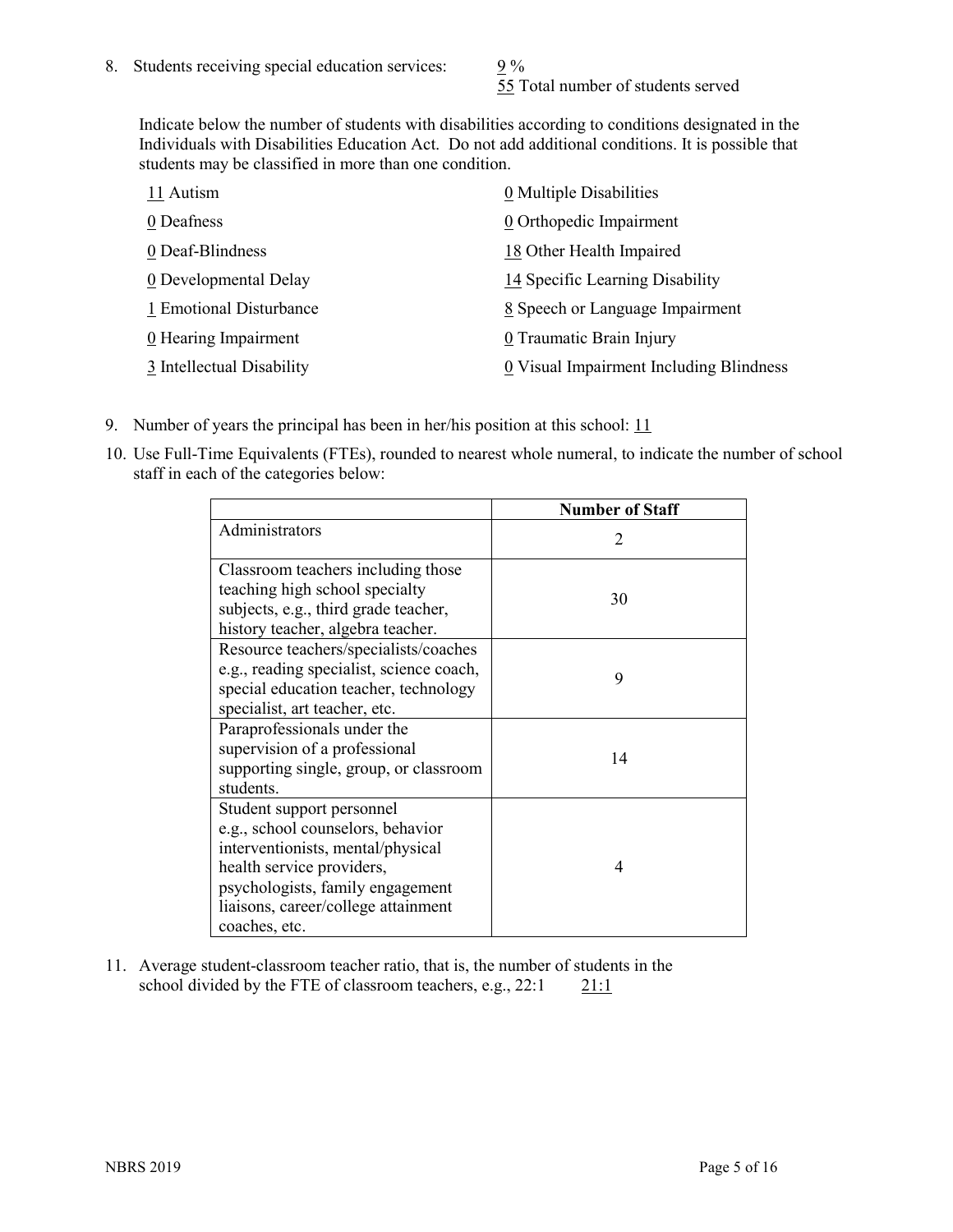12. Show daily student attendance rates. Only high schools need to supply yearly graduation rates.

| <b>Required Information</b> | $2017 - 2018$ | 2016-2017 | 2015-2016 | 2014-2015 | 2013-2014 |
|-----------------------------|---------------|-----------|-----------|-----------|-----------|
| Daily student attendance    | 97%           | 97%       | 97%       | 96%       | 96%       |
| High school graduation rate | $0\%$         | $0\%$     | $0\%$     | $9\%$     | $0\%$     |

#### 13. **For high schools only, that is, schools ending in grade 12 or higher.**

Show percentages to indicate the post-secondary status of students who graduated in Spring 2018.

| <b>Post-Secondary Status</b>                  |       |
|-----------------------------------------------|-------|
| Graduating class size                         |       |
| Enrolled in a 4-year college or university    | $0\%$ |
| Enrolled in a community college               | 0%    |
| Enrolled in career/technical training program | 0%    |
| Found employment                              | 0%    |
| Joined the military or other public service   | 0%    |
| Other                                         | በ‰    |

14. Indicate whether your school has previously received a National Blue Ribbon Schools award. Yes No X

If yes, select the year in which your school received the award.

15. In a couple of sentences, provide the school's mission or vision statement.

ZES provides diversified educational experiences for all students so that they may be prepared to meet the demands of living in today's complex society.

16. **For public schools only**, if the school is a magnet, charter, or choice school, explain how students are chosen to attend.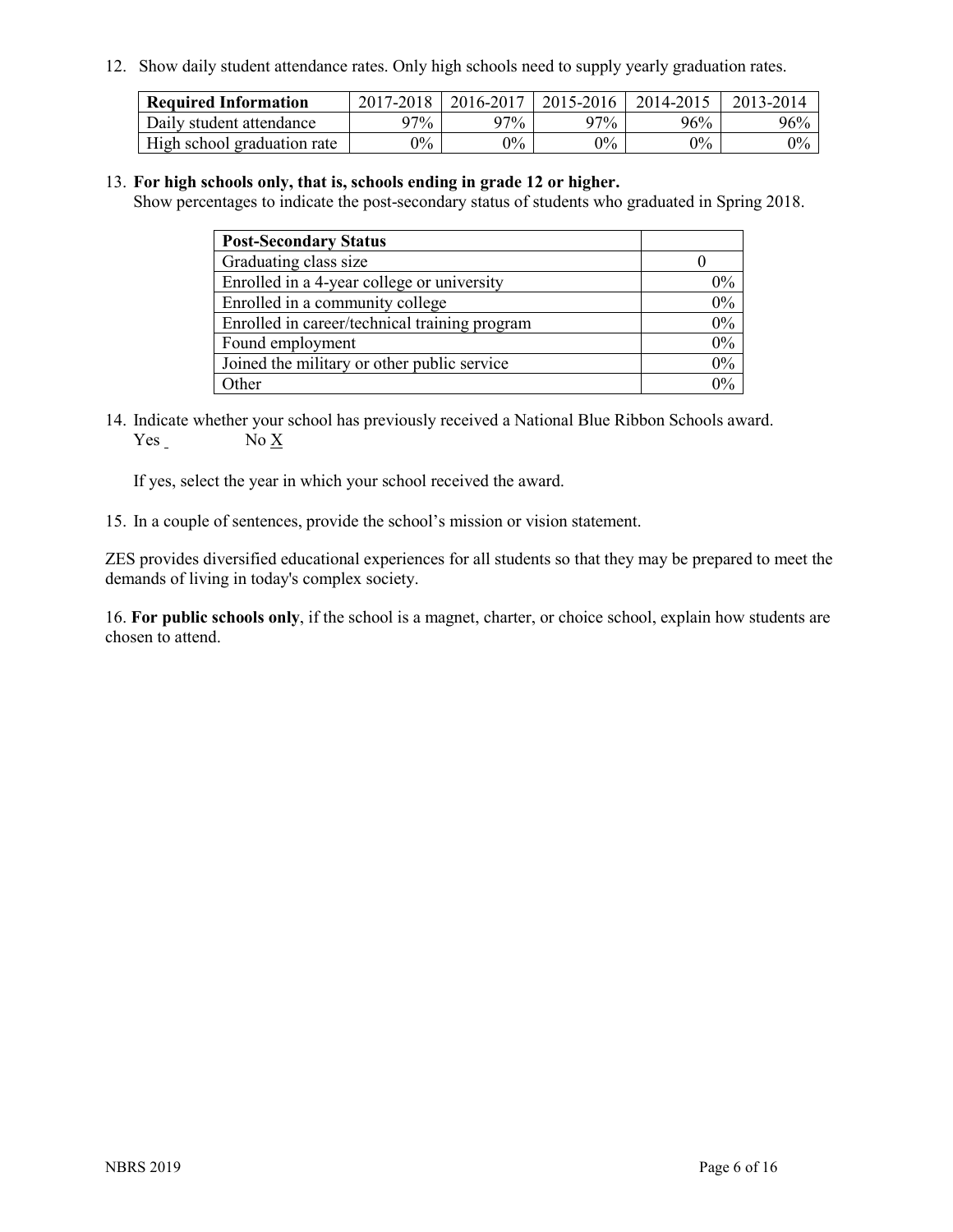# **PART III – SUMMARY**

H. B. Zachry Elementary School (ZES) is located in Laredo, Texas, a border town known as the "Gateway City" since it is the nation's largest inland port of entry into Mexico. ZES is one of twenty elementary schools in the Laredo Independent School District (LISD) and serves 629 students from PK3 through 5th grade. The most recent United States Census shows Laredo at a population of 260,654, of which 95.4% are Hispanic, 65.8% are high school graduates, 17.9% have a college degree, and the poverty level is 30.6%. ZES's demographic makeup is 99.68% Hispanic, 64% English Learners (EL), 96% Economically Disadvantaged, and 69.3% At-Risk.

Built in 1977, ZES represented the fulfillment of many dreams and substantial planning by LISD and the benefactor. He donated not only the land but also a variety of supplies and equipment to promote better education and opportunities for the students attending the southside school. The campus' dilapidated conditions and outdated equipment posed a challenge for the students, faculty, and staff, so the district proposed to build a new school. In 2015, ZES moved into a 90,000 square-foot, two-story, state-of-the-art, energy-efficient facility, designed to accommodate 950 students. The new building not only met the needs of students, faculty, and staff but also boosted morale, influencing overall student academic achievement.

At ZES, a culture of high expectations is non-negotiable for faculty, staff, and students. The philosophy is to educate all students effectively regardless of differences in students' interests, capabilities, and learning styles. ZES commits to empowering the students for the choices, challenges, and demands of the 21st century. A tradition at ZES is the daily reciting of the Learner's Creed. This custom promotes a passion for learning and instills confidence in their academic ability. The school's motto, "Determined to Believe, Achieve, and Succeed!" supports the school philosophy and creed. These beliefs and high expectations coupled with dedicated, well-trained teachers and staff contribute to ZES's yearly academic success.

Teachers follow the LISD curriculum that aligns to the Texas Essential Knowledge and Skills (TEKS). Students' strengths and weaknesses aid in the design of prescriptive lessons that promote academic growth. Small group interventions are part of the daily schedule to enhance learning. In addition, ZES hires tutors in Kindergarten through 5th grade that work with small groups to individualize instruction and increase academic success. ZES's students have overcome language acquisition deficiencies through rigorous listening, speaking, writing, and reading lessons created by the district to increase performance on the Texas English Language Proficiency Assessment System (TELPAS). After-school tutorials offer students extra academic support three times a week. Super Saturday tutorials allow teachers to provide prescriptive lessons using an in-depth approach to address specific needs.

Despite the diverse social economic and learning challenges faced by ZES, in 2018, it earned five academic Distinction Designations assigned to elementary schools by the Texas Education Agency (TEA), which include Academic Achievement in English Language Arts/Reading, Academic Achievement in Science, Top 25% Comparative Closing the Gaps, Top 25% Student Progress, and Top 25% Post-Secondary Readiness. The State of Texas Assessment of Academic Readiness (STAAR) scores obtained in the academic areas of Reading (92%), Math (93%), Science (96%), and Writing (85%), and excellent scores in the domains of Student Achievement (86), School Progress-Part A (83), School Progress-Part B (91), and Closing the Gaps (100), earned ZES an "A" rating from TEA.

Besides preparing students academically, the school focuses on the emotional, social, physical, and cultural aspects as well. The counselor assists in the emotional well-being of students. She addresses crucial issues such as bullying, self-harm, family issues, and testing anxieties through individual counseling sessions. She also addresses social issues such as friendship, conflicts, and self-esteem during classroom presentations, school assemblies, and mediation. The counselor's intervention along with the support of community agencies and programs such as Child Adolescent and Parent Services (CAPS), People with Ideas of Love, Liberty, Acceptance, and Respect (PILLAR) empower students to solve problems when faced with adversity.

ZES ensures the physical well-being of the students through presentations on hygiene and personal care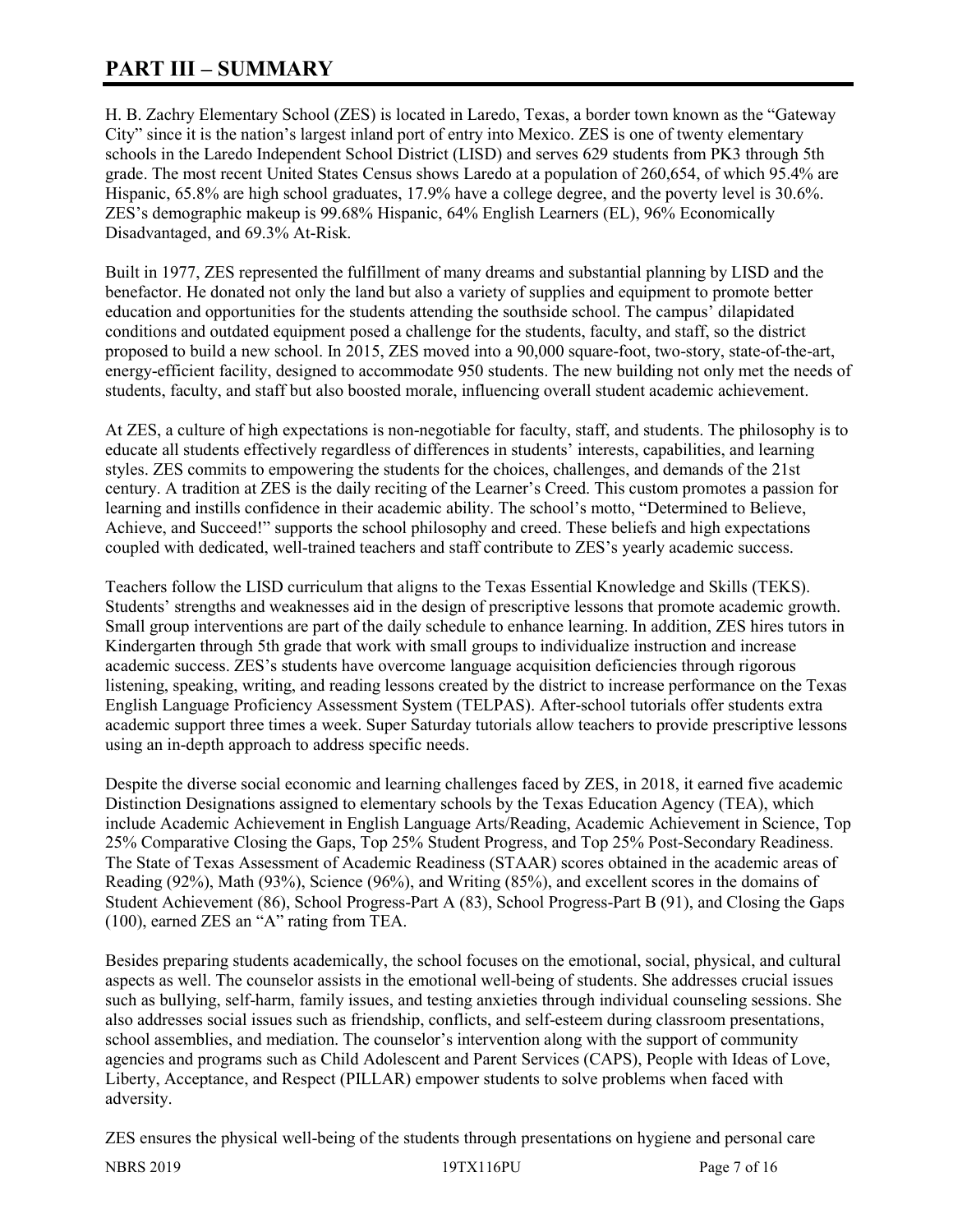provided by the school nurse. Community agencies along with the local health department contribute to our students' health needs. In addition, the Physical Education (PE) Department personnel advocate healthy lifestyles through daily exercise and well-planned lessons that promote a proper diet. Moreover, students take part in a variety of school-sponsored sports such as volleyball, basketball, track, and flag football to enhance physical strength and health.

ZES addresses cultural awareness through activities and many school-wide presentations such as Grandparent's Day, Mother's Day, and the Christmas Program. Also, teachers commemorate students' heritage by organizing activities for the 16-de septiembre celebration (Mexican Independence Day). Teachers explain that this holiday is similar to the Fourth of July holiday celebrated in the United States. A unique tradition at ZES is the "Around the World Day" where students learn about different countries, their attire, foods, customs, and landmarks.

Overall, at ZES students are prepared academically, emotionally, socially, physically, and culturally to become lifelong learners who will succeed in the local and global community.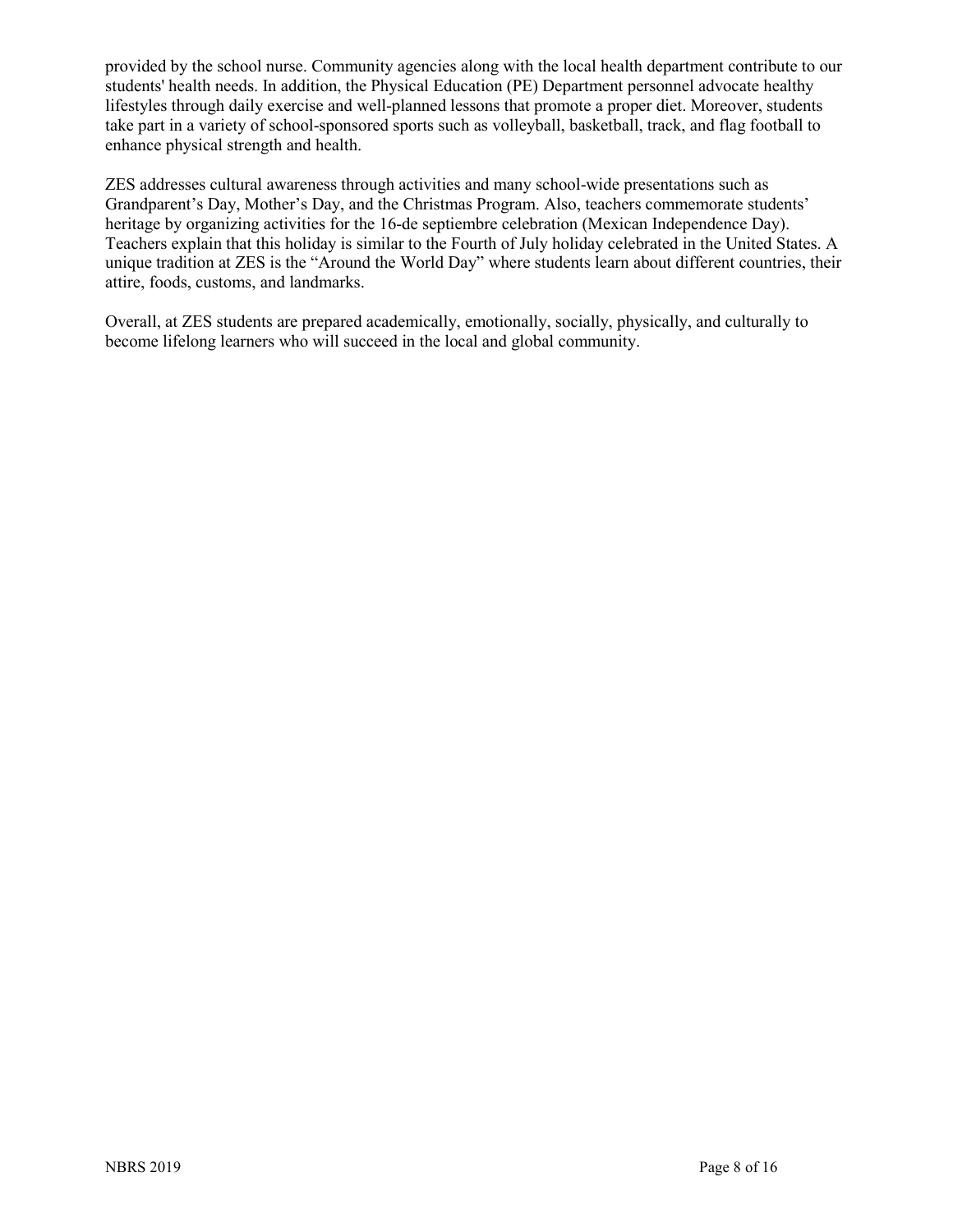# **1. Core Curriculum:**

# **1a. Reading/English language arts:**

ZES's English Language Arts and Reading (ELAR) curriculum aligns to the TEKS and the College Career Readiness Standards (CCRS). This rigorous curriculum and academic standards prepare students for college from a young age. ZES incorporates the state's English Language Proficiency Standards (ELPS) in the daily delivery of instruction. These standards increase English language development by guiding teachers in making lessons linguistically accommodated with the student's level of English language proficiency to support the TELPAS assessment. This assessment requires that every student's English proficiency increases each year by one level.

The ELAR program for Kindergarten through 2nd grade consists of 120 minutes of reading and writing instruction every day whereas 3rd through 5th grade consists of 95 minutes. Incorporated into the timeframe is a 30-minute daily intervention/enrichment block. In Kindergarten through 2nd grade, the curriculum focuses on the five components of reading: phonemic awareness, phonics, fluency, vocabulary, and comprehension. Students engage in a balanced literacy approach through flexible groups and centers to help close the achievement gaps. Through modeled, guided, and independent reading strategies, comprehension increases. For example, in 1st grade, a teacher addresses comprehension through small group instruction. The teacher conducts guided reading in a small group, while the other students work on listening, speaking, reading, and writing skills in independent centers. She uses a direct instructional approach to model reading using a daily read-aloud of authentic text. Genre-based reading instruction occurs daily in 3rd through 5th grade. The teacher teaches skills through specific strategies that support comprehension. Other materials used to enhance reading include novels, poetry reading, drama, and expository texts. An emphasis on vocabulary to develop comprehension occurs daily. Through progress monitoring, ZES ensures the mastery of daily instruction. Teachers then use this data to design learner-centered lessons that address strengths or weaknesses to increase learning.

#### **1b. Mathematics:**

The math curriculum aligns to the TEKS and CCRS. Students in Kindergarten through 5th grade receive 65 minutes of challenging math instruction every day. Vertical alignment to plan for instructional gaps across the grade levels takes place every week throughout the school year. ZES provides a relevant and rigorous math curriculum that creates independent thinkers. Students learn skills that prepare them to be problem solvers in everyday life. First, teachers introduce concepts in small groups using manipulatives and games to enhance learning and improve skill acquisition and retention. Small group instruction, a focused approach, supports instruction and differentiation through exploration, practice, and remediation. Teachers address basic math skills every day in all grade levels to ensure mastery, as these are essential for future learning. In addition, math relationships using real-world applications to bridge the concrete to the abstract are critical to learning. For example, when teaching fractions to 2nd grade students, they use a paper to illustrate the fractional parts through multiple folds and then illustrate each section with the fraction to reinforce the concept. Students use prior knowledge and make connections between concepts to understand math problems. Mathematics reference charts, various graphic organizers, and manipulatives support and scaffold instruction in addition to differentiating it. Students can break down the problem and solve it with ease using these aids. For example, 4th grade students learning angles use rubber bands to make them on geoboards. Then they use protractors to measure the angles formed on the boards.

At ZES, tests and district made assessments measure student academic performance every week. Progress monitoring identifies patterns of difficulty or misunderstandings. Teachers and administrators analyze the data gathered from the progress monitoring or assessments to determine the need for intervention, tutorials, or provide a rigorous plan of action.

# **1c. Science:**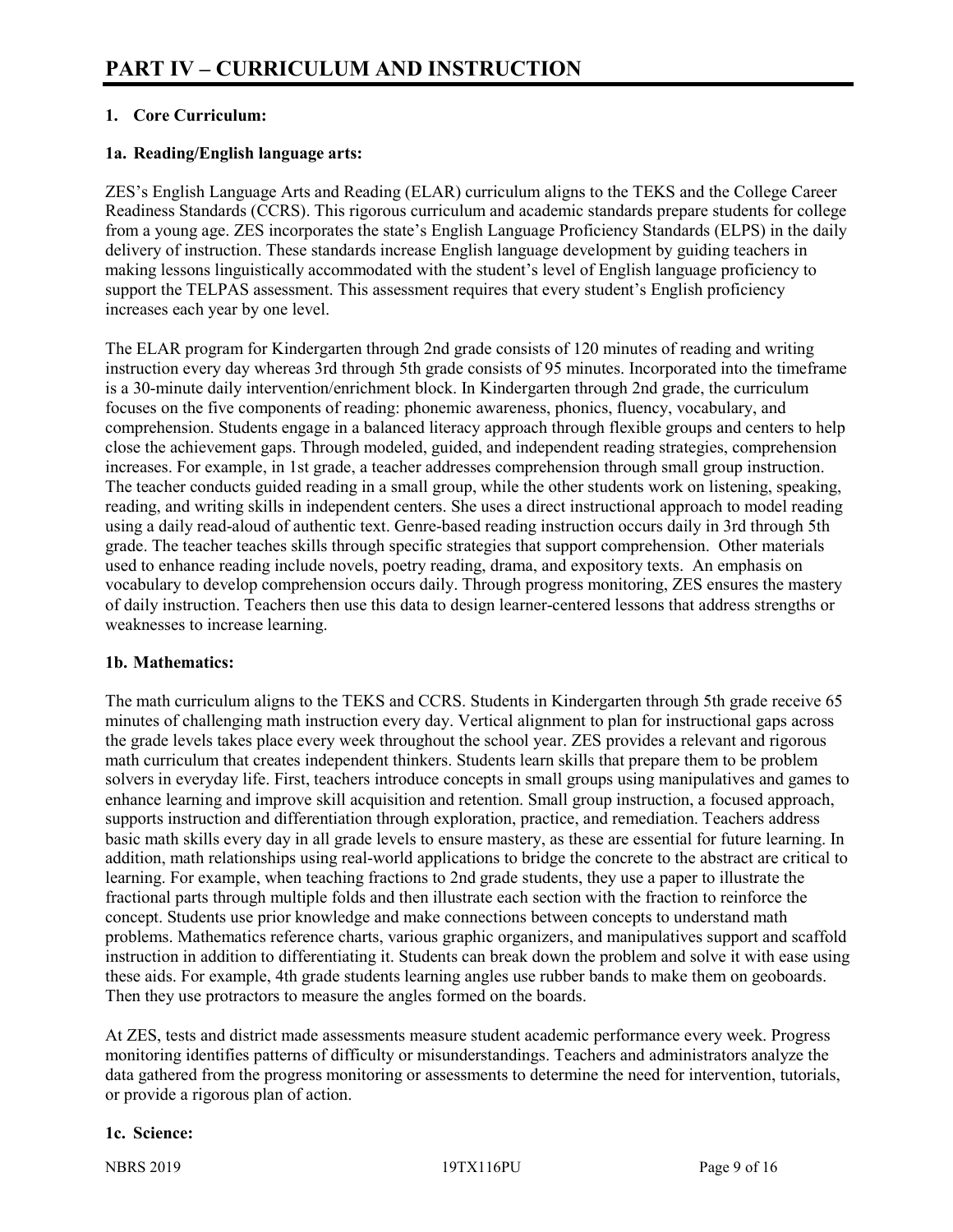The science curriculum aligns to the TEKS and CCRS. In Kindergarten through 5th grade, the concept of science is a journey of discovery. Students learn the life cycle of plants and animals, the water cycle, and other science skills. Throughout the school year, hands-on and inquisitive exploration activities are essential to academic success and to a solid science foundation. Teachers use pictures, posters, anchor charts, and videos to introduce key vocabulary words. Students continue to deepen their understanding of science through lessons and experiments designed to build and enhance their knowledge. Students have access to a state-of-the-art Science Lab where they learn science facts by experimenting with many materials that react in different ways. Countless opportunities to observe, measure, predict, and explain occur when engaged in science lessons. Students experiment with static electricity, the different states of matter, and insect and rock collections. For example, the students may take a nature walk to help them learn about their environment. While walking, they collect rocks to take back to the lab for classification. These experiences help facilitate participation in ZES's Annual Science Fair. Students from Kindergarten through 5th grade participate in this annual event and create science projects, using the scientific method previously learned in class.

A tradition at ZES is "MAD Scientist Day". Teachers dedicate this day to reviewing the science curriculum learned throughout the six weeks. They reinforce Earth, Life, and Physical Science Curriculum on this special day. Each teacher prepares a hands-on activity or experiment depending on the grade level to secure an understanding of the skills previously taught.

Science is a vital part of the core curriculum, and its importance is evident throughout the grade levels. Teachers plan engaging and meaningful lessons, thus encouraging the students to become active participants in their learning.

# **1d. Social studies/history/civic learning and engagement**

ZES's social studies curriculum aligns to the TEKS and CCRS. Teachers provide 30 minutes of daily instruction for Kindergarten through 5th grade. The social studies TEKS build the foundation of concepts and generalizations through the strands that include History, Geography, Economics, Government, Citizenship, and Culture. Unique to our school is a school-wide event, entitled "Around the World Day". In this instructional event, each classroom selects a country and presents information such as geographic location, population, traditions, attire, and cuisine. The students receive a passport to travel "Around the World". They get the passport stamped upon entering a country. An example of a classroom presentation entails selecting a country such as Italy. The students and teachers decorate their classroom with Italian décor, and they dress in traditional Italian attire. The student presentations focus on Italian traditions and provide the audience with samples of Italian cuisine.

In 3rd through 5th grade, students learn about Texas and United States History. Students learn about the civic duty of serving in a jury by taking part in the distinct activity entitled "Classroom in the Courtroom". The students travel and visit a local courtroom to see a mock trial. Students serve as junior court officers or as jurors who will decide whether the accused is guilty or not guilty. Other students vote as the Court of Public Opinion. Regardless of the role assigned, students learn how the law works, the importance of obeying it, and the consequences of violating it. These social studies activities teach our students to learn respect and dignity in order to exhibit good citizenship qualities within the community.

At ZES, students apply the foundational skills needed to become responsible local, national, and global citizens. It is essential for students to respect individual and group identities as we live in a multicultural and diverse world.

# **1e. For secondary schools:**

# **1f. For schools that offer preschool for three- and four-year old students:**

NBRS 2019 Page 10 of 16 ZES provides a full day, Early Childhood Program to three- and four-year-old students. Teachers provide a high quality, research-based core curriculum through centers that target language, communication, math,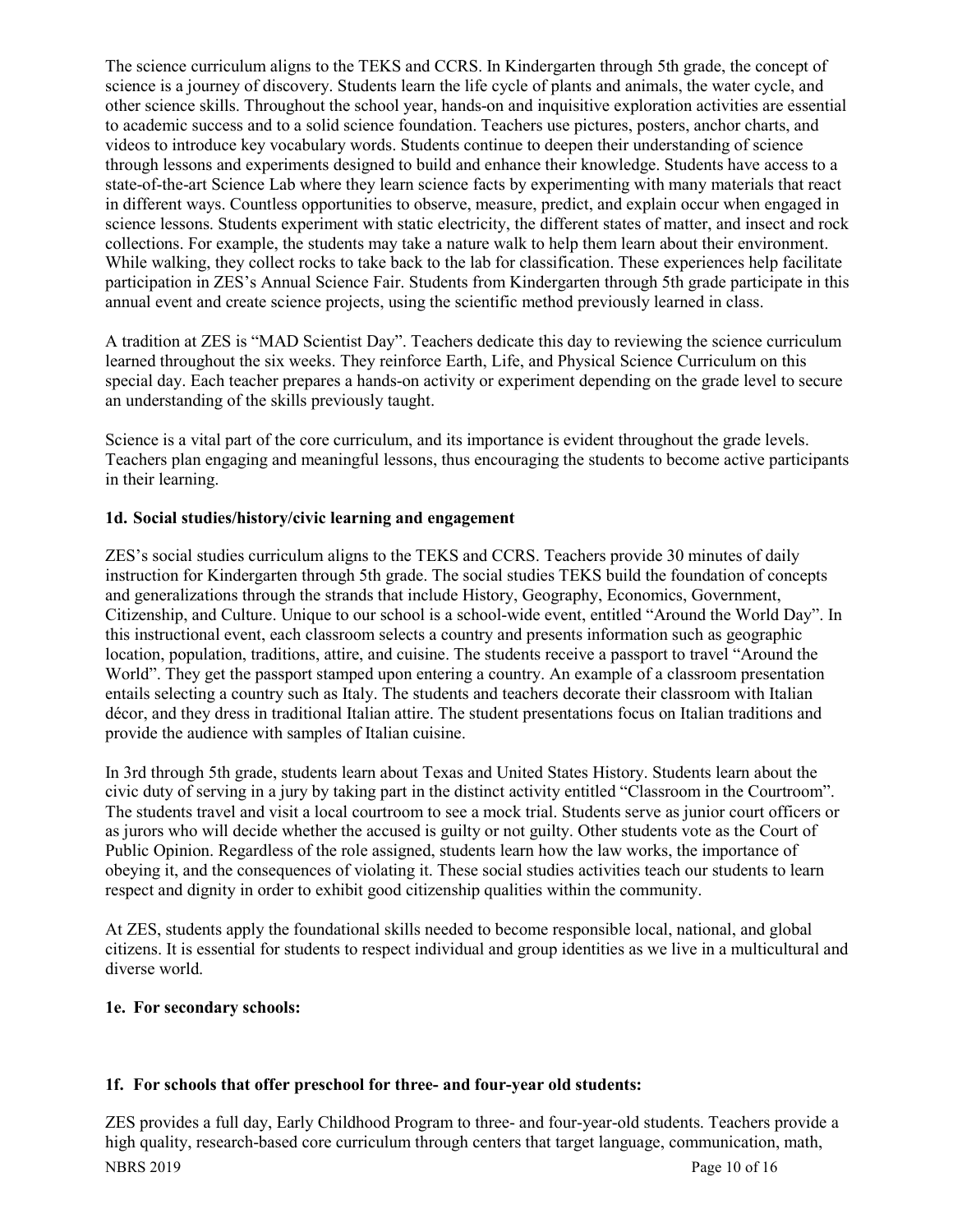science, social studies, and social and emotional skills. Teachers increase language acquisition through daily language and phonological awareness activities. The students learn to distinguish and manipulate sounds as they relate to the spoken and written word. The relationship between sound and print is crucial, as it is the foundation for reading. Phonological awareness skills align with the TEKS as they support school readiness and influence success in the primary grades. To ensure the alignment between early childhood and K through 3rd grade academic standards, collaborative and vertical planning occurs every week.

#### **2. Other Curriculum Areas:**

The music program at ZES aligns to the Fine Arts TEKS. It services Pre-Kindergarten through 5th grade. The sessions range from 30 minutes for Pre-Kindergarten to 45 minutes for Kindergarten through 5th grade. The TEKS based music curriculum provides a quality vocal and instrumental instructional program. Movement, coordination, rhythm, count, and beats are part of the music program too. The student's collaborative use of technology, core curriculum content, and social skills impact each music lesson. Additionally, students have the opportunity to join the ZES choir, a 50-member club. They take part in a variety of campus activities and represent the school in district and civic events. Pre-Kindergarten and Kindergarten classrooms incorporate the Fine Arts program into the daily schedule. Teachers integrate roleplaying and theater into the weekly lessons to reinforce the unit of the week. For example, if the unit of the week is about community helpers, teachers provide students with costumes and props and encourage them to pick the outfit of their choice. The students have fun dressing up and imagining themselves in these important roles.

ZES provides a strong PE, Health and Nutrition Program that aligns to the TEKS and CCRS. Students engage in physical education for 45 minutes a day from Kindergarten through 5th grade. The PE curriculum encourages healthy lifestyles through daily physical activities to decrease obesity and promote eating habits for healthy bodies and minds. Students enjoy partaking in physical aerobic activities, such as playing basketball, soccer, or dancing two to three times a week for twenty to thirty minutes. In addition, ZES students participate in a fitness program, twice a year that assesses student cardio, flexibility, strength, and endurance. It is the goal of this assessment to monitor student growth in the aforementioned traits. At ZES, students learn that to maintain a healthy lifestyle, one must engage in daily physical activities and maintain a proper diet. By applying this mentality in their daily lives, they experience success both in and out of the classroom.

ZES's teachers and students have adopted the integration of technology in Kindergarten through 5th grade that aligns to the TEKS and CCRS. ZES's teachers use iPads, Mimio Teach bars, document cameras, interactive whiteboards, augmented reality, virtual reality, and computers daily to support instruction. Longdistance learning provides a unique opportunity for students to go on virtual field trips, connect, and interact with different authors at least once per six weeks. Using technology in the classroom increases lesson engagement and provides immediate feedback. Augmented and virtual reality allows 3rd through 5th grade students to have an immersive learning experience at least once per six weeks in all content areas. Teachers create e-portfolios with many applications to monitor student growth and provide quick results. For example, teachers collect student data, including writing samples, listening, and speaking files to support the TELPAS assessment. In addition, ZES has a coding club that helps students improve their critical thinking skills and become problem solvers. ZES ensures the integration of technology and provides Kindergarten through 5th grade with the advantage of learning from meaningful lessons that promote skills needed for a 21st century career.

NBRS 2019 Page 11 of 16 At ZES, the library adheres to the School Library Programs: Standards and Guidelines for Texas adopted by the Texas State Library and Archives Commission (TSLAC). The library program curriculum aligns to the TEKS. The librarian provides classes to Pre-Kindergarten for 20 minutes and Kindergarten through 5th grade for 45 minutes once a week. The librarian plans and collaborates with teachers as library classes are an extension of the classroom and support instruction. The library program promotes reading as an essential skill for learning, personal growth, and enjoyment. An example of an activity that supports student academic learning in the library is the annual reading fair project. In this competitive project, students present information on their favorite book and must include story elements such as characters, setting, plot, problem, and resolution. The library is the heart of the school where students and teachers love to visit because it is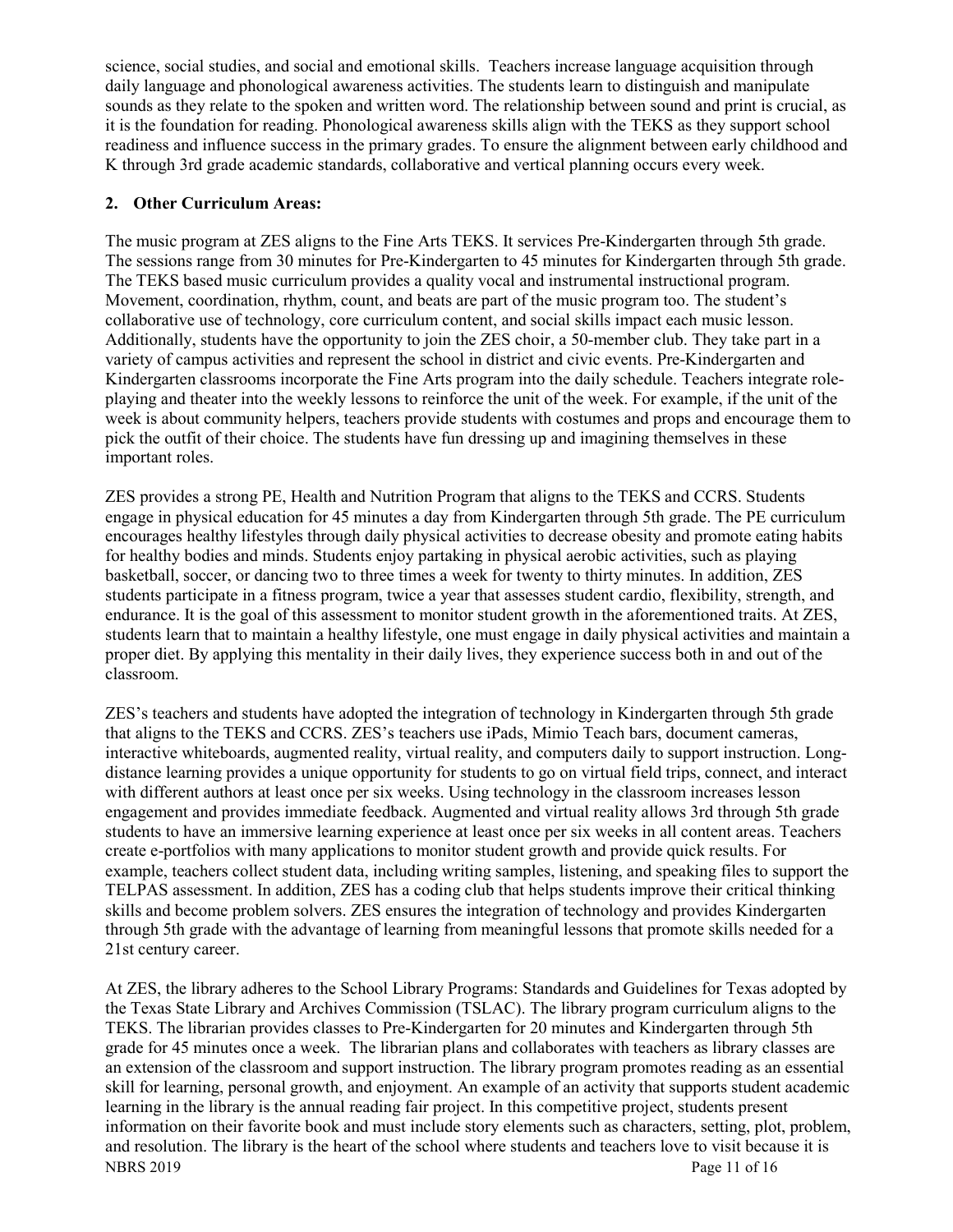aesthetically appealing, functional, and staff members make everyone feel welcomed. The layout lends itself to accommodate a variety of spaces for different activities and learning needs whether individual, small group, or whole class. ZES's library print and digital collection meet the "Distinguished" level outlined in the state standards for school library services. The goal of ZES's library is to influence each student to foster a love of reading and become literate, lifetime readers.

# **3. Special Populations:**

ZES's priority is to customize instruction, interventions, and assessments to meet the individual and diverse needs of students in Kindergarten through 5th grade. Supports and accommodations provided through the Response to Intervention Framework (RTI), a three-tiered approach to the early identification of learning needs, are important in closing the achievement gaps. At Tier 1, "Core Instruction", all students receive rigorous instruction addressing the TEKS. Tier 2, "Targeted Intervention", includes 30 minutes of additional small group intervention. Tier 3, "Intensive Intervention", includes 45 minutes of additional small group intervention. Progress monitoring occurs every three weeks; other specialized programs are available for students that display minimal progress.

Under the 504 program, a student with a physical or mental impairment that substantially limits one or more major life activities may qualify to receive an Individual Accommodation Plan (IAP) recommended by the 504 Committee. The specific plan includes proximity, redirection, shortened assignments, and extra time. The 504 program is also available for students with dyslexia characteristics.

In addition, ZES provides special education services to students who may require additional support because of other disabilities. The classroom teacher receives an Individualized Education Plan (IEP) with the student's level of academic performance, as well as accommodations, supports, and/or assistive technology needed to achieve success. The special education teacher provides a pullout service for students that need more than classroom accommodations. To increase student achievement, teachers use supplemental aids such as math charts, calculators, thinking maps, dictionaries, prescriptive software, and oral reading assistance. Progress monitoring is ongoing throughout the year to ensure academic growth and success.

Moreover, ZES provides a Bilingual Program for all EL's in Kindergarten through 5th grade to ensure that they become fluent and literate in the English language. In Texas, all EL's assess with the TELPAS to determine English Language acquisition in listening, speaking, reading, and writing. To increase academic performance by at least one proficiency level, teachers create accommodation plans at the beginning of the year to ensure student success. The Language Proficiency Assessment Committee (LPAC) monitors the progress of all EL's every six weeks. The results help adjust plans for continued growth.

Upon reviewing TEA's 2018 STAAR Performance Data Table, a 10% achievement gap between the test scores of all students and the special education subgroup was of concern. To meet the needs of these students, ZES's teachers adjusted instruction and created lessons that addressed areas of weakness. Small group intervention, after-school tutorials, and super Saturday tutorials ensure the closing of achievement gaps.

Furthermore, ZES provides a Gifted and Talented Program (GT) for Kindergarten through 5th grade. Students demonstrate skills in self-directed learning, thinking, and research. They also complete a project following the Texas Performance Standards Project (TPSP) Guidelines. The TPSP ensures students engage in meaningful tasks aligned to the TEKS. The projects require research, an oral presentation, and technology integration to enhance their learning. Students display the projects twice a year. The goal of the GT program is to provide students the opportunity to learn and produce work that exhibits high-levels of performance in the intellectual, creative, and artistic area.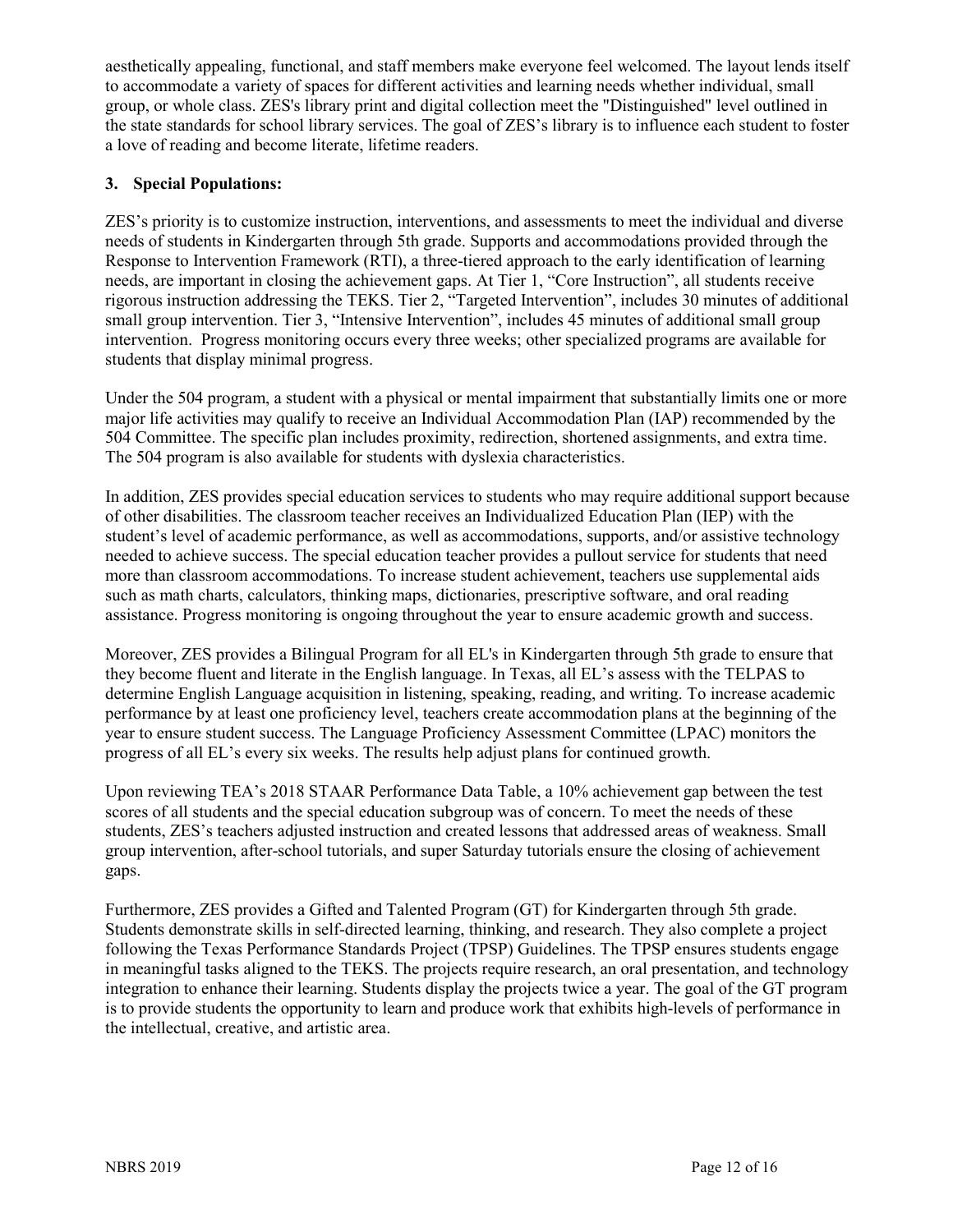#### **1. School Climate/Culture:**

ZES understands that the love of learning occurs through a nurturing and safe environment. The campus secures success by addressing the social-emotional and academic needs of all students. Strong teamwork and a laser-like focus on lessons that are rigorous and relevant help students reach their full potential. ZES's priority is to create independent learners that will be successful and productive in our community. ZES believes that by challenging our students daily through a culture of academics and clubs such as the National Elementary Honor Society, Chess Club, Coding Club, Library Club, University Interscholastic League (UIL), Spelling Bee, and Science Fair will help accomplish this goal.

In addition, social and emotional components are important to the development of a school's culture. Activities that promote social growth are a critical component for developing the whole child. At ZES, cheerleading, volleyball, basketball, cross-country and flag football promote socialization. Collaboration and teamwork are vital to a child's emotional development. These two skills develop through friendships created when belonging to a team. Good sportsmanship and school pride transpire through these daily activities.

Moreover, ZES creates a positive teacher, faculty, and staff culture by empowering them in all campus decision-making and maintaining open lines of communication. Teachers, faculty, and staff can make recommendations to improve the quality of instruction, school climate, and culture at any time during the year. ZES builds a sense of community among all staff through various activities such as The Golden Apple, Teacher of the Year, Para-Professional of the Year, School Bell Award, Teacher Appreciation Week, Christmas, and Thanksgiving Luncheons. Teachers receive a small gift as a token of appreciation during these events creating a feeling of respect and admiration that leads to an increase in student academic success.

Furthermore, ZES holds various events throughout the year to highlight student success. An example of an event held to increase success is our annual STAAR Pep-Rally. Motivational speakers along with high school bands, cheerleaders and guests from our community partake in this event. Student celebrations occur during weekly, monthly, and end of the year ceremonies. They receive recognition for perfect attendance, student of the month, and extra-curricular activities. Other platforms used to highlight student and teacher successes include the school webpage, marquee, hallway monitors, twitter, Facebook page, and the school public awareness system. Highlighting students' successes builds and strengthens self-esteem and keeps them motivated throughout the year resulting in academic achievement.

#### **2. Engaging Families and Community:**

At ZES, customer service is a priority; therefore, an "open-door" policy is in place. Parents and other stakeholders feel welcomed and happy to be a part of the school. They support decision-making at school thus creating strong partnerships between the two. Teachers and parents share responsibility as true partners for student success. All parent communication sent home is in both English and Spanish including a monthly calendar that keeps parents abreast of all school events. ZES attracts parents to school through different functions throughout the year such as Open House, Grandparent's Day, and the Christmas Program to name a few. Teachers set expectations and form a bond with students and parents during Meet the Teacher Night held at the beginning of the year. One of the most successful yearly functions at ZES is Family Reading Night bringing in more than 500 parents at once. Parents enjoy spending quality time reading to their children, which attributes to the success of this endeavor.

The school parent liaison's primary focus is to increase parental involvement, as it is crucial to student success. Meetings and sessions that help build parent capacity are a priority to ZES. The liaison designs trainings to educate parents and provide knowledge on how to help students be successful in school. Through these trainings, parents can assist their children at home thus resulting in improved academic performance. Furthermore, ZES provides opportunities for parent participation in a variety of program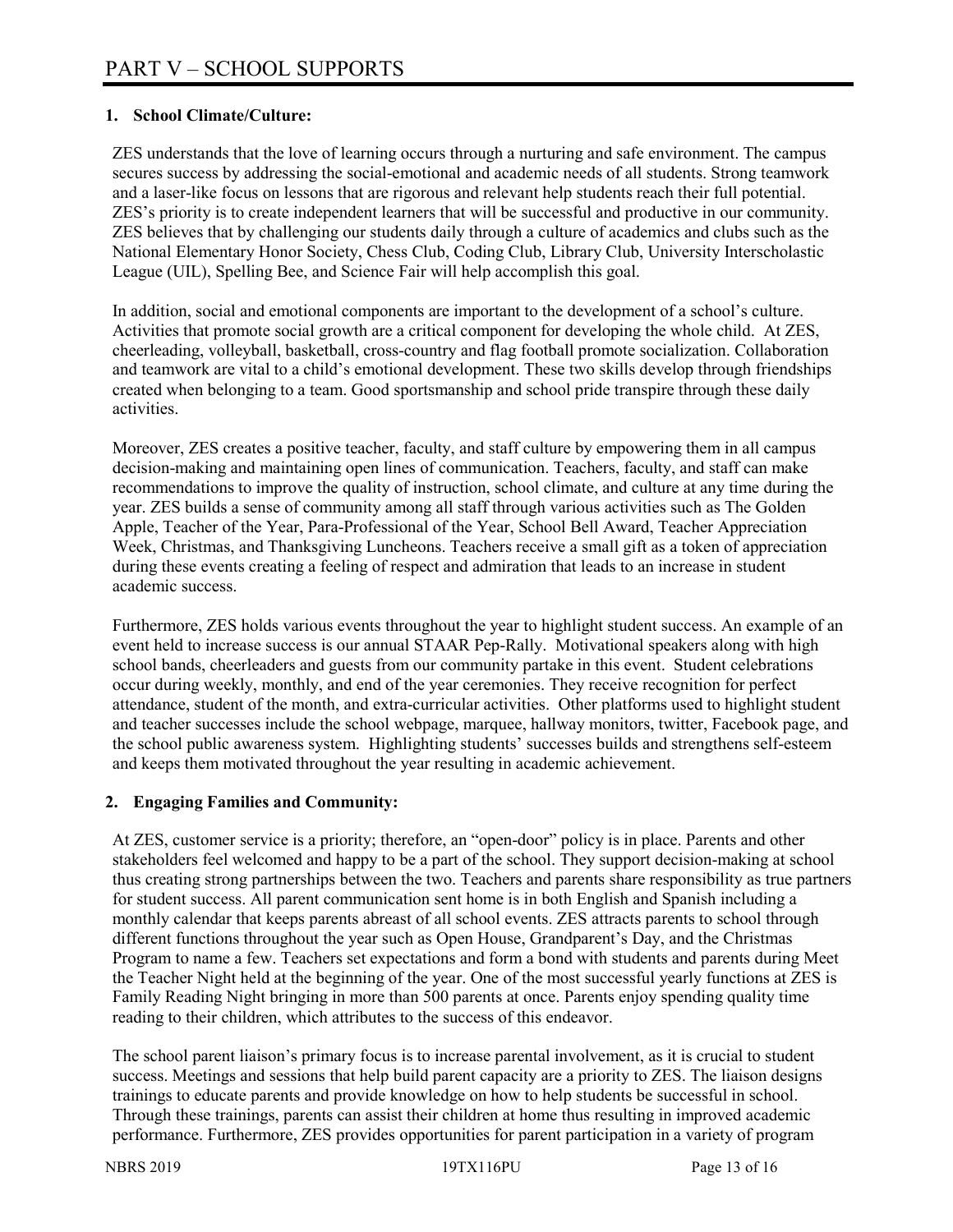activities such as Drug Awareness, Parenting Skills, and Child Abuse & Neglect. Collaboration with one of the local businesses facilitates educating and empowering parents by providing books to prepare early learners with the opportunity to succeed. Monthly sessions to support classroom instruction, help parents understand the academic expectation of their children at school.

In addition, ZES enjoys many partnerships with other community organizations that play an essential role in shaping the students' future. The most influential presentations used to bring awareness are Career Day and the Junior Achievement Program. For the last ten years, ZES has included a career day to educate students on the many careers available to them. Another area of importance to ZES is the students' social and emotional development. Through the collaboration and strong partnership with outside community entities, the school counselor offers support or may refer students to the local counseling and mental health agencies. Strong parental and community involvement is a critical component and contributes to student success.

# **3. Professional Development:**

ZES's priority is to provide continuous improvement in all academic areas and to help close the achievement gaps for all students. Teachers attend campus-based Professional Development (PD) throughout the year that targets the TEKS or student's needs according to weekly tests, benchmarks, and state assessments. In addition, teachers attend district staff developments on crucial topics such as state standards, ELPS, differentiated instruction, Professional Learning Communities (PLC), and the Fundamental Five Framework. District content deans, professional consultants, and the Region One Service Center, provide campus-based staff development too. Topics covered include writing, reading, math, and data analysis. Turnaround training after every staff development keeps all teachers abreast of the latest initiatives or strategies that affect student success. In addition, continuing education courses provided by the local university are available to all teachers for professional growth.

Moreover, the PLC composed of administrators, instructional specialist, and teachers meet weekly and share PD expertise to improve the quality of instruction. After every school assessment or district benchmark, an extensive analysis of the data identifies learning challenges, student weaknesses or missed TEKS. Teachers work collaboratively to create a prescriptive plan of action to address all the non-mastered TEKS. Administrators provide an ongoing system of support to ensure effective teaching strategies are in place and students are growing academically.

At ZES, technology plays a vital role in the delivery of instruction. Teachers attend technology PD workshops to help them grow professionally and improve their technology skills to enrich student learning. It is the district's expectation for each teacher to acquire a minimum of 15 hours of web-based or hands-on technology training yearly. ZES's campus trainer designs lessons and provides teachers with the latest applications and/or web-based programs to engage students and make learning fun.

PD is equally important for administrators. Administrators attend Leadership Trainings and Retreats to help with the daily administration of the campus. Topics discussed include Strategic Planning, Data Analysis, Policies and Procedures, Texas Teacher Evaluation and Support System (T-TESS), Curriculum, Instruction and Assessment, and School Safety. The principal's continuous improvement and learning are important as it cultivates a healthy and supportive school community for all students, teachers, and stakeholders.

ZES understands that PD for teachers and administrators is at the helm of student success. Helping teachers reach their maximum potential is of utmost importance as it is vital to closing the achievement gaps.

# **4. School Leadership:**

The Principal, Assistant Principal, Counselor, and Instructional Specialist make up the leadership team. Each member has a unique role essential to student success. The primary function of the leadership team is to ensure that all stakeholders execute the school's mission, vision, and goals. The principal nurtures the strengths and talents of the other leaders to create a united and focused team. She ensures that all policies and procedures are in place, which leads to improved instruction and academic success. Daily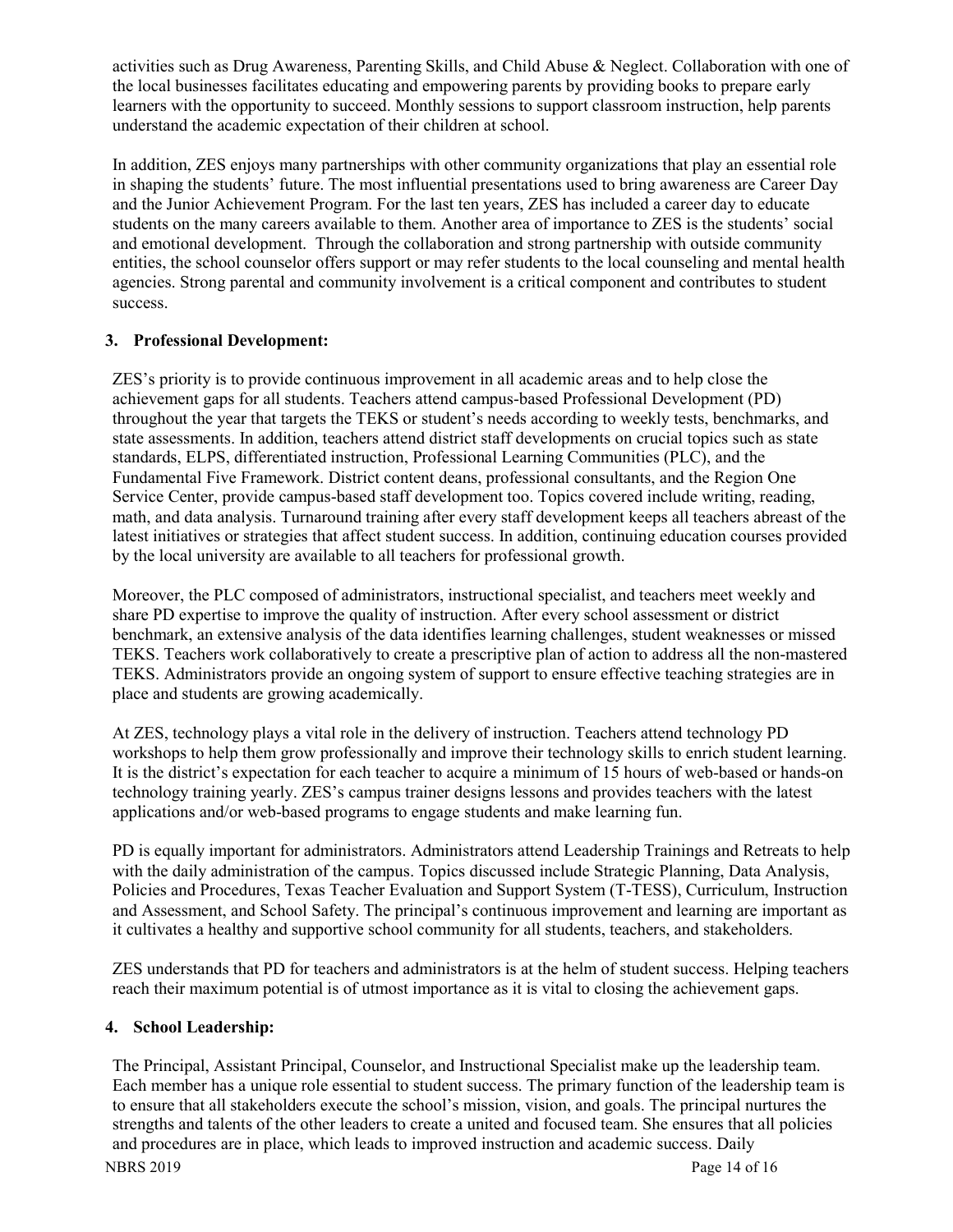walkthroughs verify that high-quality instruction is occurring in every classroom. Weekly PLC's ensure that effective planning and collaboration are clear across all grade levels. The principal serves as a mentor to teachers and staff through conferences held at the beginning, middle, and end of the year. Professional growth, student progress, and goal setting are important to the discussion. The principal is always accessible and willing to meet with teachers, parents, or students. Another role is to motivate students through incentives to promote attendance, good behavior, and academic achievement.

The assistant principal also has an important role in the school. One of her priorities is to support the teachers and the school's mission, vision, and goals. She provides ongoing support to all teachers and other stakeholders. She monitors the effectiveness of programs and instruction through daily walkthroughs. School and student safety, attendance, and discipline are an important part of her duties. Visiting parents at home to discuss any student concerns, and/or attending court for student truancy is very important as it affects student academic performance. She ensures that teachers are implementing researched-based instructional strategies and provides immediate feedback. In addition, testing and monitoring data are an important part of her role.

The counselor is also an essential player in the administrative team. She addresses the social and emotional needs of students through, a strong guidance and counseling program to maximize academics. The counselor's collaboration with teachers, parents, and staff helps lead to academic success.

The instructional specialist is also a key player of the administrative team. She helps monitor instructional programs and their effectiveness. She helps teachers interpret data and create prescriptive lessons for nonmastered TEKS on any assessment. She also helps in the delivery of lessons through either whole group or small group instruction.

The leadership team ensures that all interventions, programs, and staff developments remain focused on student success. Complying with district and campus policies and procedures is extremely important to the feat of the campus and therefore monitored closely by the team. Allocating and utilizing the school's budget and resources appropriately is also a priority for the administrative team.